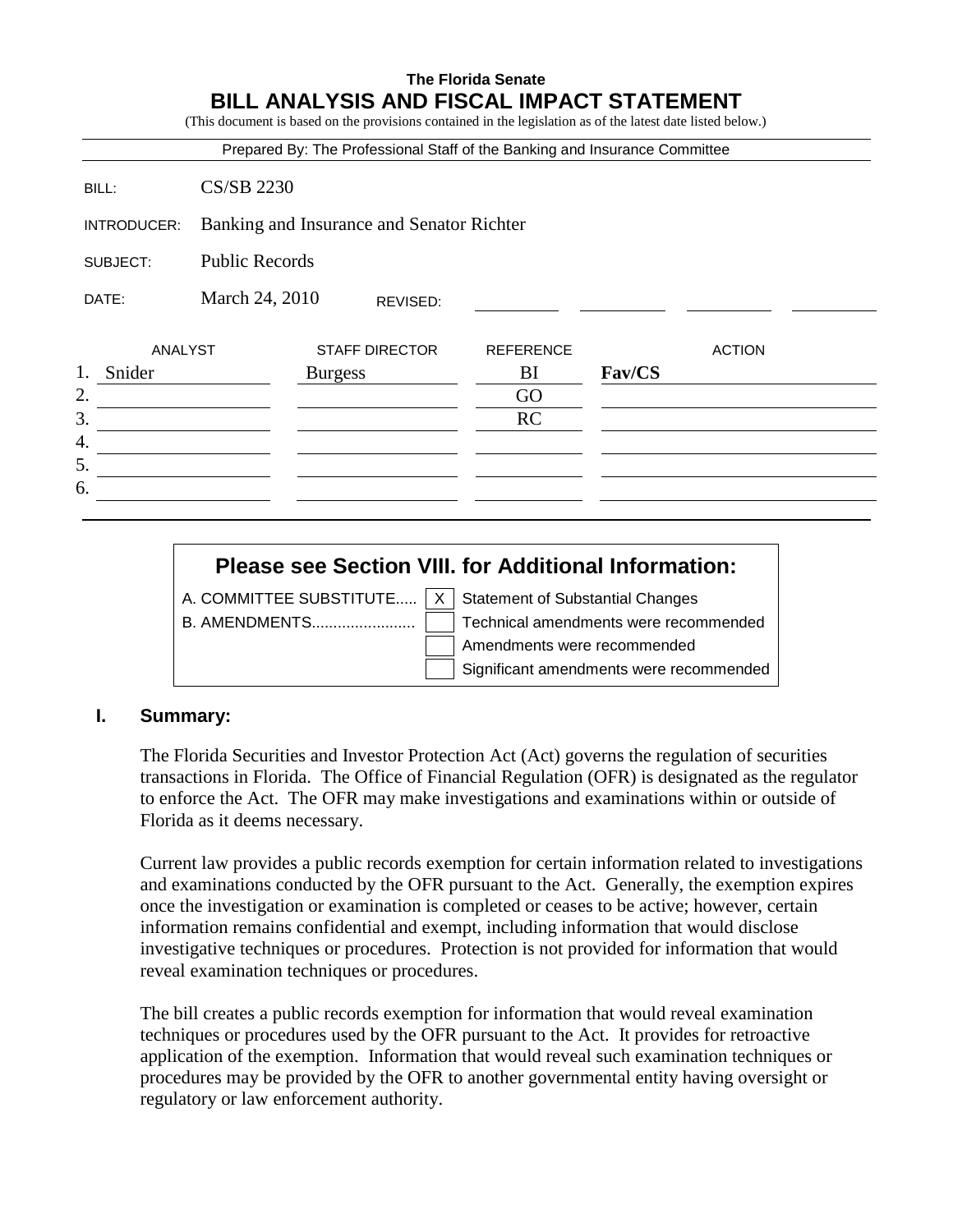The bill provides for repeal of the exemption on October 2, 2015, unless reviewed and saved from repeal by the Legislature. It also provides a statement of public necessity as required by the State Constitution.

Article I, s. 24(c) of the State Constitution, requires a two-thirds vote of the members present and voting for final passage of a newly created public records or public meetings exemption. The bill creates a new exemption; thus, it requires a two-thirds vote for final passage.

This bill creates the following section of the Florida Statutes: 517.2016

#### **II. Present Situation:**

#### **Public Records Law**

Article I, s. 24(a) of the State Constitution sets forth the state's public policy regarding access to government records. The section guarantees every person a right to inspect or copy any public record of the legislative, executive, and judicial branches of government. The Legislature, however, may provide by general law for the exemption of records from the requirements of Article I, s. 24(a) of the State Constitution. The general law must state with specificity the public necessity justifying the exemption (public necessity statement) and must be no broader than necessary to accomplish its purpose.<sup>1</sup>

Public policy regarding access to government records is addressed further in the Florida Statutes. Section 119.07(1), F.S., guarantees every person a right to inspect and copy any state, county, or municipal record. Furthermore, the Open Government Sunset Review  $Act<sup>2</sup>$  provides that a public records or public meetings exemption may be created or maintained only if it serves an identifiable public purpose. In addition, it must be no broader than is necessary to meet one of the following purposes:

- $\bullet$ Allows the state or its political subdivisions to effectively and efficiently administer a governmental program, which administration would be significantly impaired without the exemption.
- $\bullet$ Protects sensitive personal information that, if released, would be defamatory or would jeopardize an individual's safety; however, only the identity of an individual may be exempted under this provision.
- Protects trade or business secrets.<sup>3</sup>  $\bullet$

### **Florida Securities and Investor Protection Act**<sup>4</sup>

The Florida Securities and Investor Protection Act (Act) governs the regulation of securities transactions in Florida. The Office of Financial Regulation (OFR) is designated as the regulator to enforce the Act. The OFR may make investigations and examinations within or outside of Florida as it deems necessary to:

 $\overline{a}$ 

<sup>1</sup> Section 24(c), Art. I, Fla. Const.

 $<sup>2</sup>$  Section 119.15, F.S.</sup>

<sup>3</sup> *Id.*

 $<sup>4</sup>$  The act is codified in chapter 517, F.S.</sup>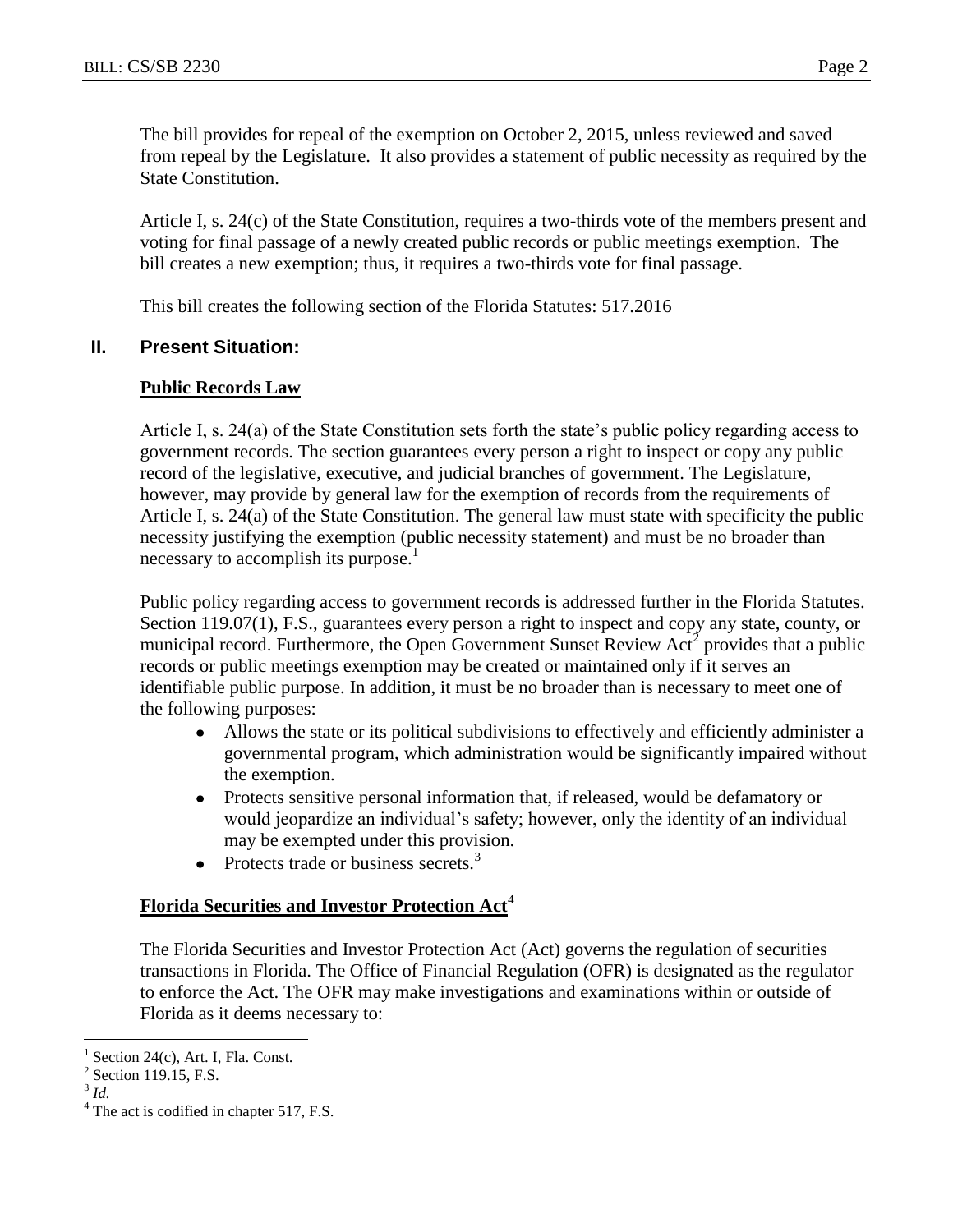- determine whether a person has violated or is about to violate any provision of the  $\bullet$ Act or a rule or order under the Act; or
- aid in the enforcement of the Act.<sup>5</sup>  $\bullet$

#### **Investigations and Examinations**

Current law provides a public records exemption for certain information related to investigations and examinations conducted by the OFR pursuant to the Act.<sup>6</sup> Information relative to an investigation or examination by the OFR, including any consumer complaint, is confidential and  $e^{\frac{1}{2}}$  from public records requirements until the investigation or examination is completed or ceases to be active. However, the information remains confidential and exempt if the OFR submits it to any law enforcement or administrative agency or regulatory organization for further investigation.<sup>8</sup> In addition, certain information remains confidential and exempt after the investigation or examination is completed or ceases to be active, $9$  including information that would disclose investigative techniques or procedures. Protection is not provided for information that would reveal examination techniques or procedures.<sup>10</sup>

### **III. Effect of Proposed Changes:**

Section 1. The bill amends s. 517.2016, F.S., and creates a public record exemption for information that would reveal examination techniques or procedures<sup>11</sup> used by the OFR pursuant to the Act. It provides for retroactive application of the exemption.<sup>12</sup> Information that would reveal such examination techniques or procedures may be provided by the OFR to another governmental entity having oversight or regulatory or law enforcement authority.

The bill provides for repeal of the exemption on October 2, 2015, unless reviewed and saved from repeal by the Legislature.

 $\overline{a}$ 

<sup>9</sup> For purposes of the exemption, an investigation or examination is considered "active" so long as OFR or any law enforcement or administrative agency or regulatory organization is proceeding with reasonable dispatch and has a reasonable good faith belief that the investigation or examination may lead to the filing of an administrative, civil, or criminal proceeding or to the denial or conditional grant of a license, registration, or permit. Section 517.2015(1)(a), F.S.  $^{10}$  Section 517.2015(1)(b), F.S.

 $11$  The bill defines "examination techniques and procedures" to mean "the methods, processes, and guidelines used to evaluate regulatory compliance and to collect and analyze data, records, and testimony for the purpose of documenting violations" of the Act and rules promulgated under the Act.

<sup>5</sup> Section 517.201(1)(a), F.S.

<sup>6</sup> Section 517.2015, F.S.

 $<sup>7</sup>$  There is a difference between records the Legislature designates as exempt from public records requirements and those the</sup> Legislature deems confidential and exempt. A record classified as exempt from public disclosure may be disclosed under certain circumstances. (*See WFTV, Inc. v. The School Board of Seminole*, 874 So.2d 48, 53 (Fla. 5th DCA 2004), review denied 892 So.2d 1015 (Fla. 2004); City of Riviera Beach v. Barfield, 642 So.2d 1135 (Fla. 4th DCA 1994); Williams v. City of Minneola, 575 So.2d 687 (Fla. 5th DCA 1991). If the Legislature designates a record as confidential and exempt from public disclosure, such record may not be released by the custodian of public records, to anyone other than the persons or entities specifically designated in the statutory exemption. *See* Attorney General Opinion 85-62, August 1, 1985.  $8$  Section 517.2015(1)(a), F.S.

 $12$  In 2001, the Supreme Court of Florida ruled that a public records exemption does not apply retroactively unless the legislation clearly expresses such intent. *Memorial Hospital-West Volusia, Inc. v. News-Journal Corporation*, 729 So.2d. 373 (Fla. 2001).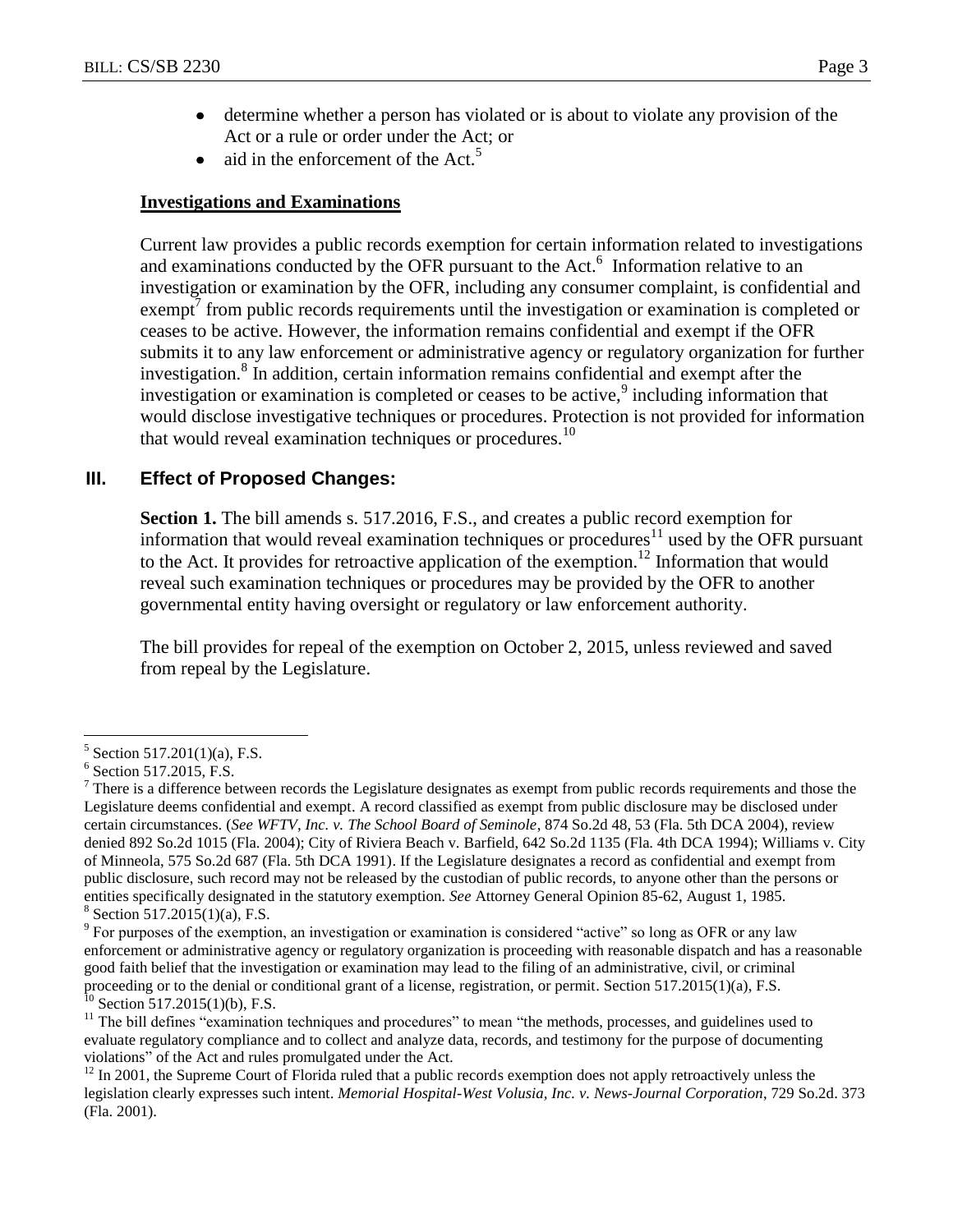**Section 2.** The bill provides a statement of public necessity as required by the State Constitution. The bill finds that the exemption is necessary "effectively and efficiently administer the examination programs." Additionally, the bill finds that the examinations are "essential component[s] of securities regulation" that foster regulatory compliance. Additionally the bill determines that the revelation of the techniques and procedures would "undermine the examination process and facilitate evasion of the law." Finally, without the exemption, the OFR would not be able to participate in joint examinations with other securities regulators without compromising the integrity of the joint examinations and the techniques used by other regulators.

**Section 3.** This act shall take effect upon becoming law.

### **IV. Constitutional Issues:**

A. Municipality/County Mandates Restrictions:

None.

B. Public Records/Open Meetings Issues:

#### Vote Requirement

Article I, s. 24(c) of the State Constitution, requires a two-thirds vote of the members present and voting for final passage of a newly created public records or public meetings exemption. The bill creates a public records exemption; thus, it requires a two-thirds vote for final passage.

#### Public Necessity Statement

Article I, s. 24(c) of the State Constitution, requires a public necessity statement for a newly created or expanded public records or public meetings exemption. This bill includes the required public necessity statement.

C. Trust Funds Restrictions:

None.

### **V. Fiscal Impact Statement:**

A. Tax/Fee Issues:

None.

B. Private Sector Impact:

None.

C. Government Sector Impact:

None.